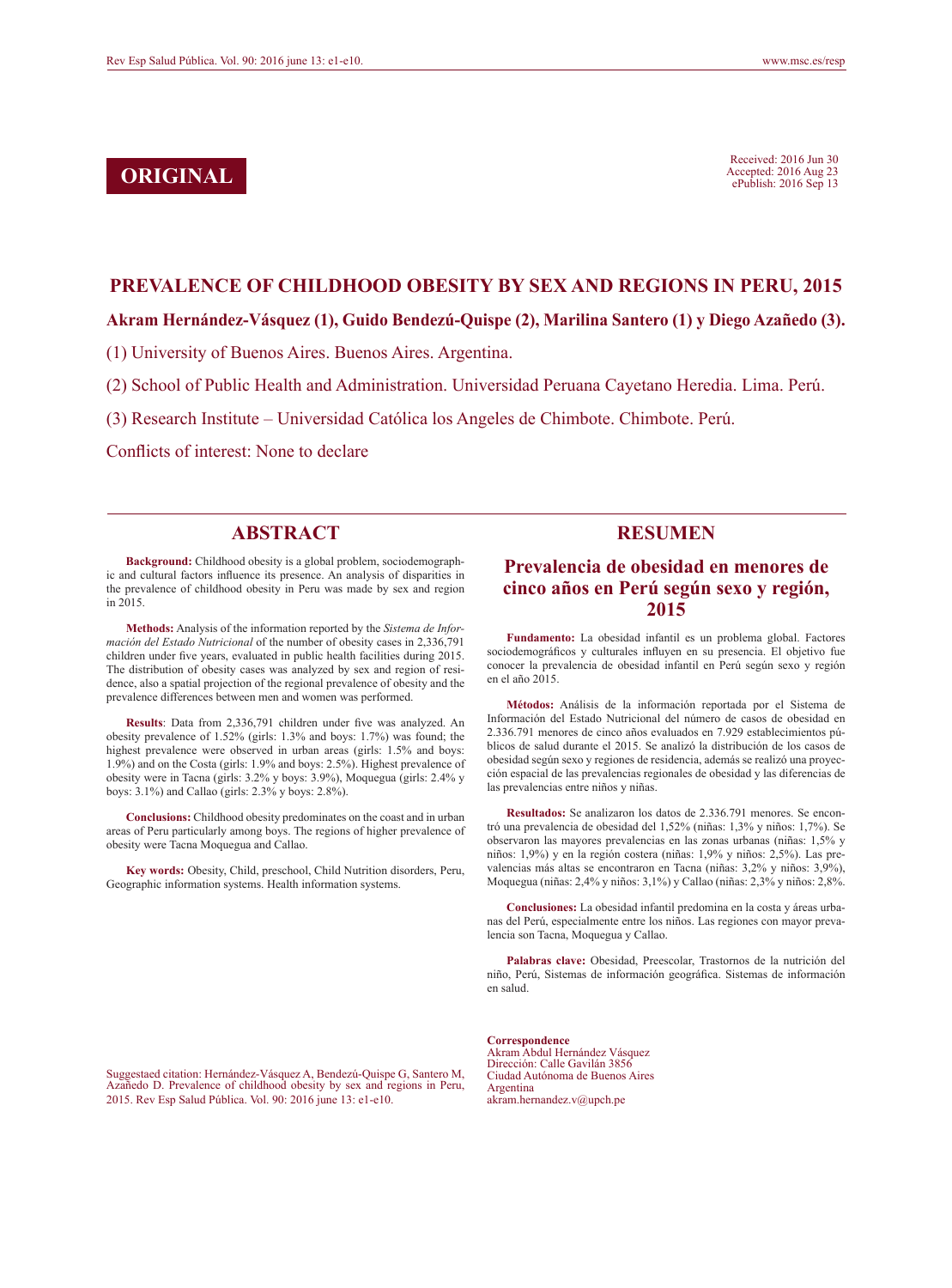### INTRODUCTION

The world population, especially those living in developing countries, are going through a phenomenon known as "nutrition transition". This process, associated with a series of changes in food consumption patterns, lifestyles, socioeconomic and sanitary conditions, leads to an accelerated growth in the proportion of people who are overweight or obese, as well as reducing cases of malnutrition $(1,2)$ , a situation that can be observed in  $Peru^{(3,4)}$ .

In 2010, the estimated prevalence of overweight and obesity was 6.7 % in preschool children around the world. Furthermore, in low- and middle-income countries an increase in the prevalence of these disorders from 6.1% in 2010 to 8.6% in 2020 is predicted $(5)$ . It is important to consider that childhood represents one of the most vulnerable age groups, in which the presence of obesity can bring negative effects of morbidity and mortality in the present and in the future, generating high costs for health systems $^{(6,7)}$ .

Obesity in children brings serious consequences for physical, social and emotional well-being<sup>(8)</sup>. The gain of adiposity due to high caloric intake early in life is associated with problems in growth, bone age, early pubertal transition and persistence of obesity in adolescence and adulthood $(9-12)$ . Likewise, current evidence suggests that being obese is involved with the presence of an increased risk of non-communicable disease onset, like type 2 diabetes mellitus, cardiovascular disease, depression and dental caries, among others $(13)$ . On the other hand, it is known that socio-demographic and/or economic disparities in a country shape the existence of childhood obesity in different geographical areas and in relation with the sex. For example, in the United States it is estimated that between 1988-1994 and 2007-2008 boys had a faster increase in the prevalence of obesity than girls (0.7 % *vs* 0.5 %). Additionally, in 2007, the national prevalence of overweight and obesity between the ages of 10 to 17 years was 31.6 %, with a range between states from 23.1 to 44.4 %, which was significantly influenced by differences in health insurance and fam $i$ ly income<sup>(14,15)</sup>. In addition, cultural and social factors influence differences in the prevalence found by sex, as the concept of gender in a particular place influences the perception of physical activity and daily food intake $(16,17)$ .

A better understanding of these disparities could help identify risk factors and etiology of this disease to better focus strategies that attempt to halt their advance, considering that preventive strategies in children are more successful than those made in adults $(18)$ .

As mentioned, the study aimed to estimate the prevalence of childhood obesity in Peru during 2015 in relation to the place of residence of the child and sex.

### SUBJECTS AND METHODS

Study design and setting. Ecological, descriptive and cross-sectional study of spatial distribution. The nutritional information was obtained from the Sistema de Información del Estado Nutricional (SIEN) of all children under five years who were treated and evaluated for growth and development control in 7,929 public health facilities (PHFs) distributed throughout Peru between the 1st of January and the 31 of December 2015. Although the information comes from PHFs, it should be noted that these had the highest number, distribution and presence in the country, and also in some places represent the only provision of health services for the population. Under this consideration, 2,336,791 (81.7 %) children under five years from the total of the country estimated at 2,861,874 were evaluated and recorded in 2015.

The information was evaluated with geopolitical divisions of Peru, areas of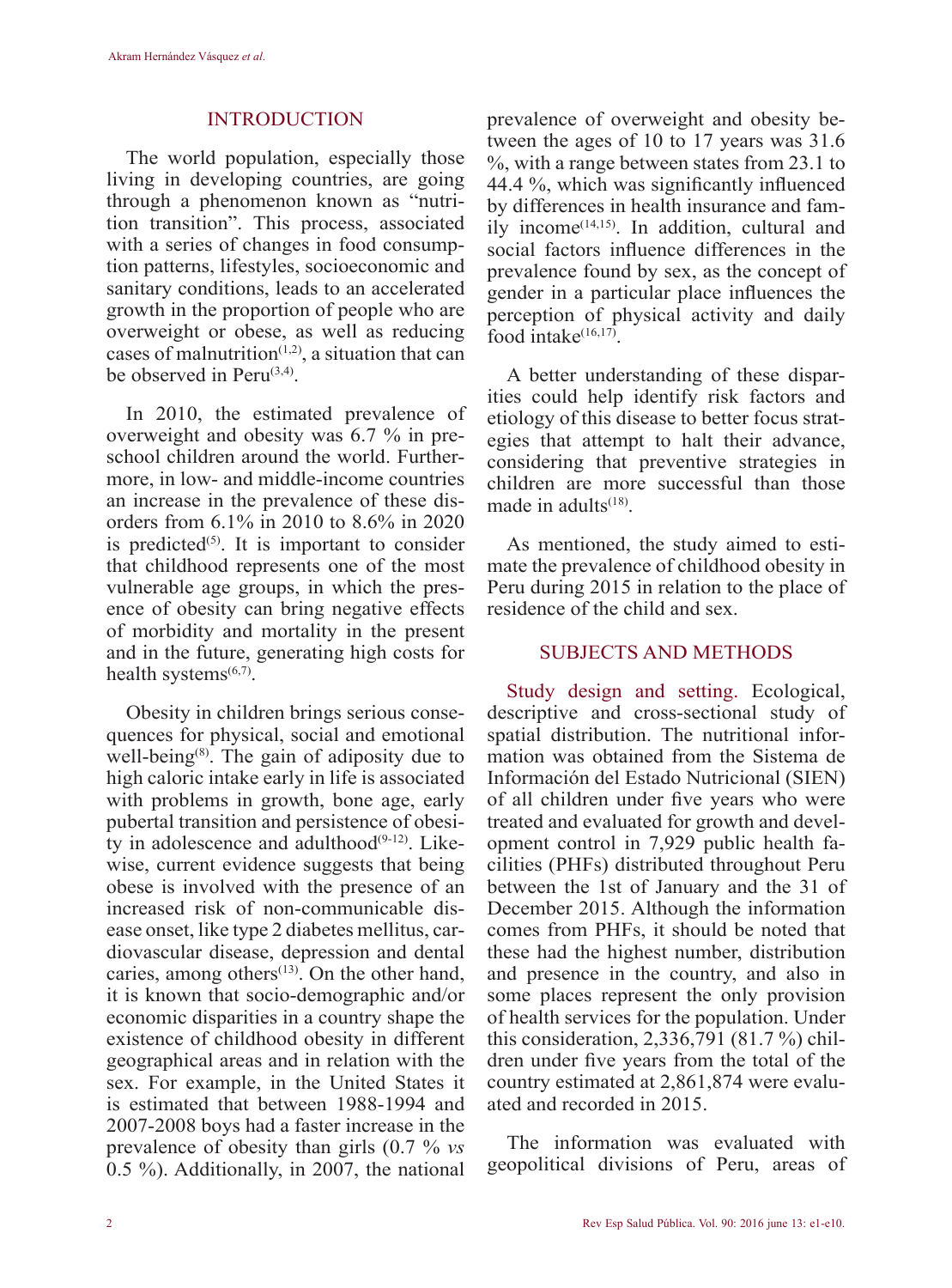residence, and natural regions the units of analysis. It should be noted that, following a period of decentralization, Peru was divided geopolitically into 25 regions with 196 provinces and these are composed of 1,854 districts managed by their own municipalities; the latter being the smallest political-administrative unit of territorial organization. At the same time, geopolitical regions are distributed in three natural regions: the coast near the Pacific Ocean that is home of the largest urban population, the highlands consisting of the Andean region and the jungle composed by the Peruvian Amazon (figure 1).

Sources of information. The information about the children evaluated and the cases of obesity was from the SIEN, which was made by the National Institute of Health for Peru (NIH) through the National Centre of Alimentation and Nutrition (CENAN). Active since 2003, its aims are to record, process, report and analyze nutritional information of the population that goes to the HPFs of Peru, including health stations, health centers and hospitals of the Ministry of Health of Peru.

Nutritional information reported was obtained from the examination of children in the area of growth and development of the HFCs of any level of care. In these medical appointments a nutritional assessment of anthropometric measures is performed by qualified and trained nurses, with weighing scales, measuring tape that meet technical specifications and established quality con-

# **Figura 1 Peru geopolitical division, formed by 25 regions into three natural regions**

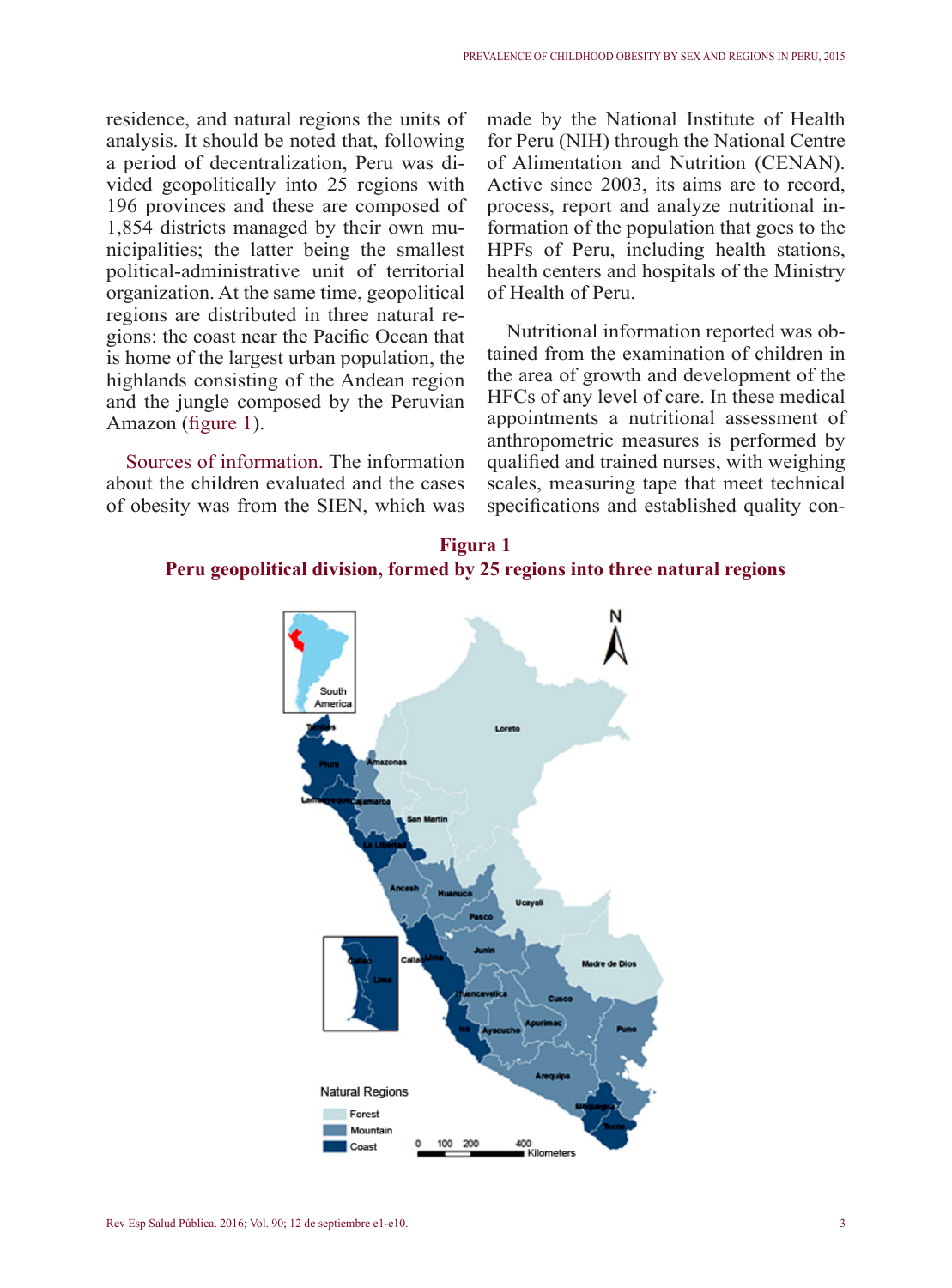trol, and these are distributed by the Ministry of Health staff to all the HPFs (19). Processes, conditions and anthropometric techniques were standardized in the guide for taking anthropometric measures which must followed by personnel performing these activities in any HPF of the country and is part of the "Health Technical Standard for the Control Growth and Development of the girl and the boy under five years"(19). The results of each evaluation are recorded in a comprehensive care card that contains the number of the national identity document (ID) of the child, which allows tracking and identification of the child in any HPF; also, according to the ID number, the results are individually recorded in all recording and monitoring instruments established by the technical standard. Determining a case of obesity is performed based on the criteria established by the World Health Organization (WHO), which considers the existence of obesity when weight by height exceeds by more than three standard deviations (SD) the median pattern  $growth<sup>(19)</sup>$ .

The results of each nutritional evaluation, along with the age, sex, date of attention, district of residence, among others, are recorded manually in the HPF in pre-established formats, which are referred to registration data centers (data entry points) for registration in SIEN and subsequent national consolidation in the CENAN . It should be noted that in the different stages of the process there are several quality controls and records monitored, as well as automated processes that allow the acquisition of every record of each child according to the ID number and thereby avoid duplication of information (data children attending several HPFs).

Information of the number of children under five years evaluated and cases of obesity by sex and district registered in the SIEN was requested and provided by the CENAN, which was consolidated into a Microsoft Excel 2013 spreadsheet (Microsoft, Redmond district, WA) according to the geographic location code districts for later assignment as urban or rural district.

The characterization of the status of urban and rural districts was conducted by Supreme Decree No. 090-2011 -PCM containing the list of rural municipalities of Peru defined as those whose urban population is not greater than 50% of its total population. With this list, we categorized each of the districts included in the spreadsheet with data from SIEN.

The last source of information is a cartographic base under the shapefile format (.shp) containing the 25 existing regions in Peru for 2007 which was developed by the National Institute of Statistics and Informatics (INEI).

Statistic analysis. The methodological design applied for data analysis was divided into two phases. A quantitative, descriptive and transversal phase, and a spatial phase. In the first, using the statistical software Stata version 14.0 (StataCorp LP, College Station, TX, USA), the spreadsheet was imported, to estimate the prevalence of overall childhood obesity and sex of each of the 25 regions of Peru as well as for some features such as place of residence and natural region where the children lived. The differences were determined by chi-square test. The prevalence obtained were exported to a spreadsheet of Microsoft Excel 2013. The second phase was a spatial exploration using ArcGIS Desktop software, 10.4 version (ESRI Inc., Redlands, CA, USA), starting from the integration of the spreadsheet to the district cartographic base in shapefile format (shp) which obtained a resulting layer of childhood obesity prevalence and its difference by sex for each region.

Ethical considerations. The study did not require the approval of a review board because it is an analysis of aggregated secondary data that are from public domain and does not permit the identification of the minors evaluated.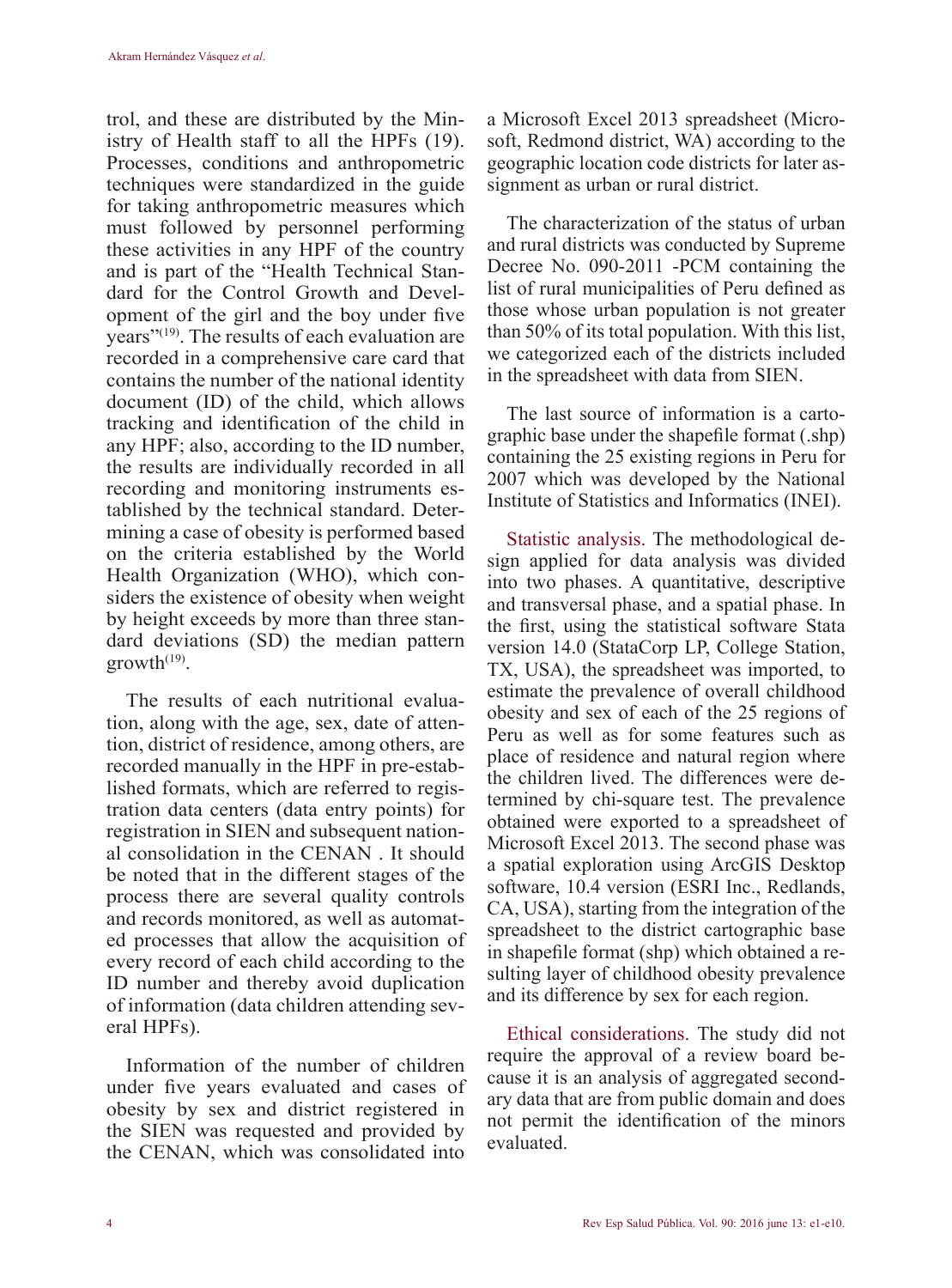### **RESULTS**

Between January 1 and December 31, 2015 a total of 1,146,978 girls and 1,189,813 boys under five years old were evaluated in the Peruvian public health facilities. The prevalence of obesity was 1.52%. By gender, 15,104 girls (1.3%) and 20,389 boys (1.7 %). The highest prevalence were founded in urban areas (girls: 1.5 % and boys: 1.9 %) and in the coast natural region (girls: 1.9 % and boys: 2.5%) as well as in the urban area of the coast for both sexes (girls:  $2.0\%$  and boys:  $2.6\%$ ) and in the urban area of the highlands for boys. No statistically significant differences between urban and rural prevalence in girls of the highlands were found. In the jungle, the prevalence of obesity was higher in rural areas among children of both sexes (table 1).

The highest prevalence of childhood obesity for both boys and girls were identified in the regions of Tacna (boys 3.9% and girls 3.2%), Moquegua (boys 3.1% and girls 2.4%) and Callao (boys 2.8% and 2.3% girls). Regarding the ranking occupied by the regions according to the prevalence of childhood obesity by sex, the greatest difference was found in the Madre de Dios region, which lies in 11th place for boys and 15th for girls, with a percentage difference between their prevalence of 0.7 %. In the case of Pasco , the prevalence in boys corresponds to 18th position, and 13th in girls with a percentage difference of 0.1%; Tumbes ranked 5th in prevalence in boys, and in the case of girls ranked 8th with a percentage difference of 0.9 %. No changes were reported in the ranking greater than 1 or 2 positions for the other regions (table 2).

In the spatial distribution we observed the highest national prevalence of obesity in the regions of Callao, Lima, Ica, Moquegua and Tacna, ranging between 2.2 % and 3.6 %; the lowest prevalence were observed in Loreto, Junín, Cusco, Apurimac and Ayacucho, with a range between 0.6 % and 0.9 % (figure 2).

Also, figure 3 shows that the regions which had the highest differences in the prevalence of obesity among region between girls and boys were: Tumbes, La Libertad, Madre de Dios, Moquegua and Tacna, with differences between 0.57 and 0.9 %. In contrast, Ucayali, Pasco, Junin, Cusco and Apurimac, showed the minor differences ranging from 0.06 % to 0.2 %.

| <b>Table 1</b>                                                                                                                                                                                                                             |          |           |             |                |              |           |         |             |             |  |  |  |  |
|--------------------------------------------------------------------------------------------------------------------------------------------------------------------------------------------------------------------------------------------|----------|-----------|-------------|----------------|--------------|-----------|---------|-------------|-------------|--|--|--|--|
| Percentages of children under five with obesity by residential area                                                                                                                                                                        |          |           |             |                |              |           |         |             |             |  |  |  |  |
| and natural regions of Peru, SIEN 2015                                                                                                                                                                                                     |          |           |             |                |              |           |         |             |             |  |  |  |  |
|                                                                                                                                                                                                                                            |          |           | <b>Boys</b> |                |              | Girls     |         |             |             |  |  |  |  |
|                                                                                                                                                                                                                                            |          | Evaluated | Obesity     | $%$ (SD)       | p            | Evaluated | Obesity | $%$ (SD)    | р           |  |  |  |  |
| Area                                                                                                                                                                                                                                       | Urban    | 818,129   | 15.741      | 1.9(0.015)     | ${}< 0.001$  | 786,445   | 11,587  | 1.5(0.014)  | ${}< 0.001$ |  |  |  |  |
| of residency                                                                                                                                                                                                                               | Rural    | 371,684   | 4.648       | 1.3(0.018)     |              | 360,533   | 3,517   | 1.0(0.016)  |             |  |  |  |  |
| Natural<br>region                                                                                                                                                                                                                          | Coast    | 487,254   | 12.131      | 2.5(0.022)     | ${}_{0.001}$ | 469,827   | 9,128   | 1.9 (0.020) | ${}< 0.001$ |  |  |  |  |
|                                                                                                                                                                                                                                            | Mountain | 542.897   | 6,345       | 1.2(0.015)     |              | 521,542   | 4.553   | 0.9(0.013)  |             |  |  |  |  |
|                                                                                                                                                                                                                                            | Forest   | 159,662   | 1.913       | 1.2(0.027)     |              | 155,609   | 1.423   | 0.9(0.024)  |             |  |  |  |  |
| Coast                                                                                                                                                                                                                                      | Urban    | 423,984   | 10.946      | 2.6(0.024)     | ${}< 0.001$  | 408,214   | 8,253   | 2.0(0.022)  | ${}< 0.001$ |  |  |  |  |
|                                                                                                                                                                                                                                            | Rural    | 63,270    | 1.185       | 1.9(0.054)     |              | 61,613    | 875     | 1.4 (0.048) |             |  |  |  |  |
| Mountain                                                                                                                                                                                                                                   | Urban    | 303.585   | 3.778       | 1.2<br>(0.020) | ${}_{0.001}$ | 291.117   | 2,583   | 0.9(0.017)  | 0.21        |  |  |  |  |
|                                                                                                                                                                                                                                            | Rural    | 239.312   | 2.567       | (0.021)        |              | 230.425   | 1.970   | 0.9(0.019)  |             |  |  |  |  |
| Forest                                                                                                                                                                                                                                     | Urban    | 90,560    | 1.017       | (0.035)        | ${}_{0.001}$ | 87,114    | 751     | 0.9(0.031)  | 0.01        |  |  |  |  |
|                                                                                                                                                                                                                                            | Rural    | 69.102    | 896.        | 1.3(0.043)     |              | 68.495    | 672     | 1.0 (0.038) |             |  |  |  |  |
| ** Differences in proportions were determined by the chi-square test, SD: standard deviation. Obesity is considered when the weight for height exceeds by<br>more than three standard deviations median growth pattern (according to WHO). |          |           |             |                |              |           |         |             |             |  |  |  |  |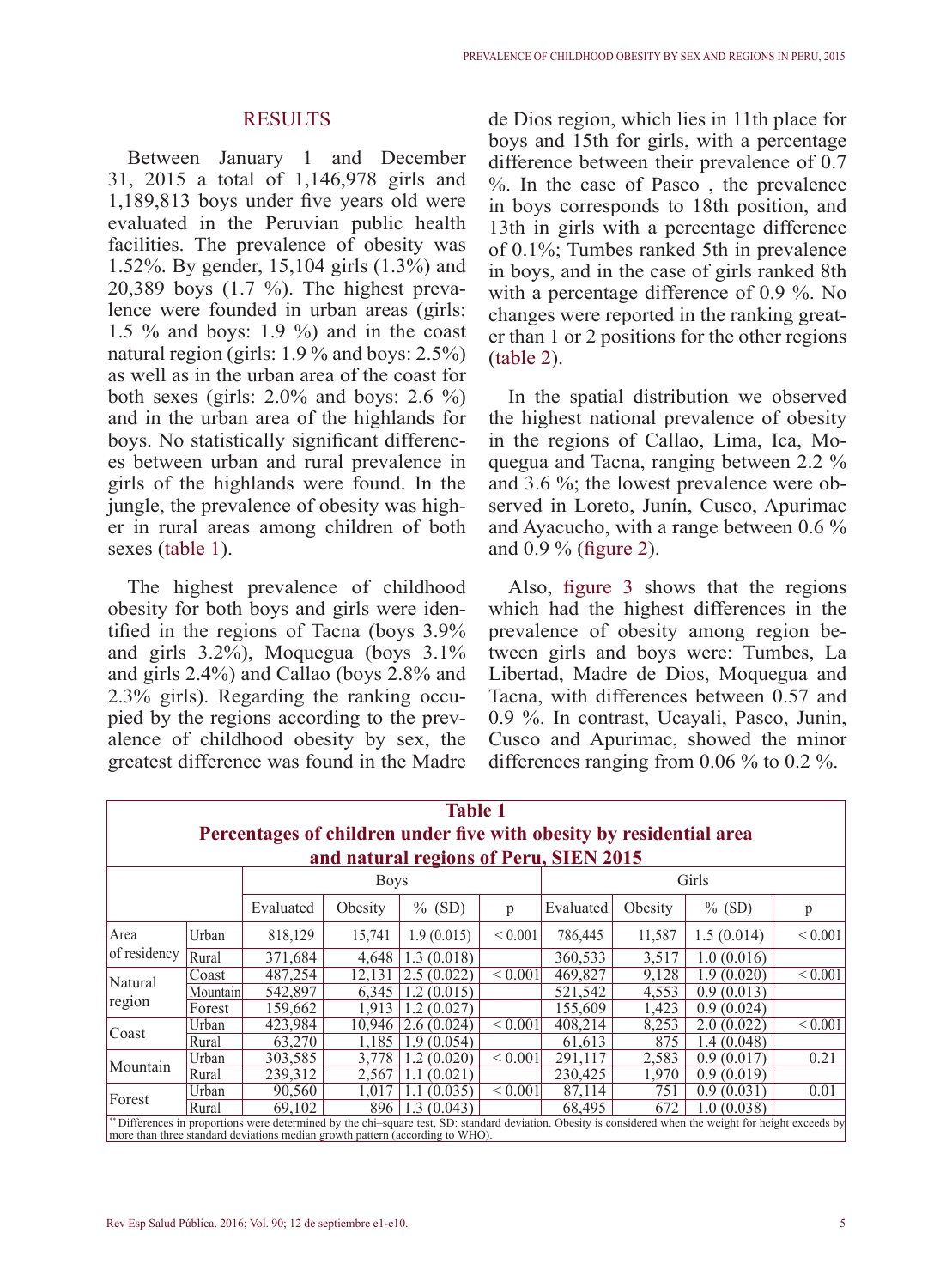| <b>Table 2</b><br>Prevalence of childhood obesity by political administrative regions of Peru, SIEN 2015                                                         |           |             |                |                |           |         |            |                 |  |  |  |
|------------------------------------------------------------------------------------------------------------------------------------------------------------------|-----------|-------------|----------------|----------------|-----------|---------|------------|-----------------|--|--|--|
|                                                                                                                                                                  |           | <b>Boys</b> |                |                | Girls     |         |            |                 |  |  |  |
| Regions                                                                                                                                                          | Evaluated | Obesity     | $%$ (SD)       | Ranking        | Evaluated | Obesity | $%$ (SD)   | Ranking         |  |  |  |
| Amazonas                                                                                                                                                         | 29,634    | 387         | 1.3(0.066)     | 14             | 29,190    | 294     | 1.0(0.058) | 14              |  |  |  |
| Ancash                                                                                                                                                           | 53,184    | 830         | 1.6(0.054)     | 12             | 51,465    | 580     | 1.1(0.047) | 12              |  |  |  |
| Apurímac                                                                                                                                                         | 23,248    | 148         | 0.6(0.052)     | 25             | 22,451    | 129     | 0.6(0.050) | 25              |  |  |  |
| Arequipa                                                                                                                                                         | 75,786    | .284        | 1.7(0.047)     | 10             | 72,587    | 852     | 1.2(0.040) | 10              |  |  |  |
| Ayacucho                                                                                                                                                         | 33,998    | 297         | 0.9(0.050)     | 23             | 32,572    | 211     | 0.6(0.044) | 23              |  |  |  |
| Cajamarca                                                                                                                                                        | 95,919    | 1,058       | 1.1(0.034)     | 20             | 93,240    | 765     | 0.8(0.030) | $\overline{21}$ |  |  |  |
| Callao                                                                                                                                                           | 19,095    | 531         | 2.8(0.120)     | 3              | 18,358    | 425     | 2.3(0.110) | 3               |  |  |  |
| Cusco                                                                                                                                                            | 74,875    | 609         | 0.8(0.033)     | 24             | 70,677    | 436     | 0.6(0.029) | $\overline{24}$ |  |  |  |
| Huancavelica                                                                                                                                                     | 22,614    | 276         | 1.2(0.073)     | 16             | 21,746    | 191     | 0.9(0.063) | 18              |  |  |  |
| Huánuco                                                                                                                                                          | 50,765    | 620         | 1.2(0.049)     | 15             | 48,384    | 440     | 0.9(0.043) | 17              |  |  |  |
| Ica                                                                                                                                                              | 32,591    | 796         | 2.4(0.086)     | 6              | 31,465    | 591     | 1.9(0.077) | 5               |  |  |  |
| Junín                                                                                                                                                            | 52,041    | 491         | 0.9(0.042)     | 22             | 50,082    | 390     | 0.8(0.039) | $\overline{22}$ |  |  |  |
| La Libertad                                                                                                                                                      | 67,542    | 1,640       | 2.4(0.059)     | 7              | 65,412    | 1,200   | 1.8(0.052) | 6               |  |  |  |
| Lambayeque                                                                                                                                                       | 34,752    | 802         | 2.3(0.080)     | 8              | 33,703    | 607     | 1.8(0.072) | 7               |  |  |  |
| Lima                                                                                                                                                             | 219.595   | 5.992       | 2.7(0.035)     | $\overline{4}$ | 211,535   | 4,593   | 2.2(0.032) | $\overline{4}$  |  |  |  |
| Loreto                                                                                                                                                           | 56,270    | 598         | (0.043)<br>1.1 | 21             | 54,975    | 454     | 0.8(0.038) | 20              |  |  |  |
| Madre de Dios                                                                                                                                                    | 10,014    | 166         | 1.7(0.128)     | 11             | 9,773     | 93      | 1.0(0.098) | 15              |  |  |  |
| Moquegua                                                                                                                                                         | 5,426     | 168         | 3.1(0.235)     | $\overline{c}$ | 5,177     | 124     | 2.4(0.212) | 2               |  |  |  |
| Pasco                                                                                                                                                            | 13,468    | 158         | 1.2(0.093)     | 18             | 12,887    | 138     | 1.1(0.091) | $\overline{13}$ |  |  |  |
| Piura                                                                                                                                                            | 85,683    | 1,476       | 1.7(0.044)     | 9              | 82,289    | 1,063   | 1.3(0.039) | $\mathbf Q$     |  |  |  |
| Puno                                                                                                                                                             | 48,111    | 582         | 1.2(0.050)     | 17             | 46,519    | 430     | 0.9(0.044) | 16              |  |  |  |
| San Martín                                                                                                                                                       | 40,837    | 459         | 1.1(0.052)     | 19             | 39,032    | 325     | 0.8(0.046) | 19              |  |  |  |
| Tacna                                                                                                                                                            | 10,559    | 417         | 3.9(0.190)     | 1              | 10,451    | 334     | 3.2(0.172) |                 |  |  |  |
| Tumbes                                                                                                                                                           | 12,011    | 309         | 2.6(0.144)     | 5              | 11,437    | 191     | 1.7(0.120) | 8               |  |  |  |
| Ucavali                                                                                                                                                          | 22,907    | 303         | 1.3(0.075)     | 13             | 22,639    | 257     | 1.1(0.070) | 11              |  |  |  |
| SD: standard deviation. Obesity is considered when the weight for height exceeds by more than three standard deviations median growth pattern (according to WHO) |           |             |                |                |           |         |            |                 |  |  |  |



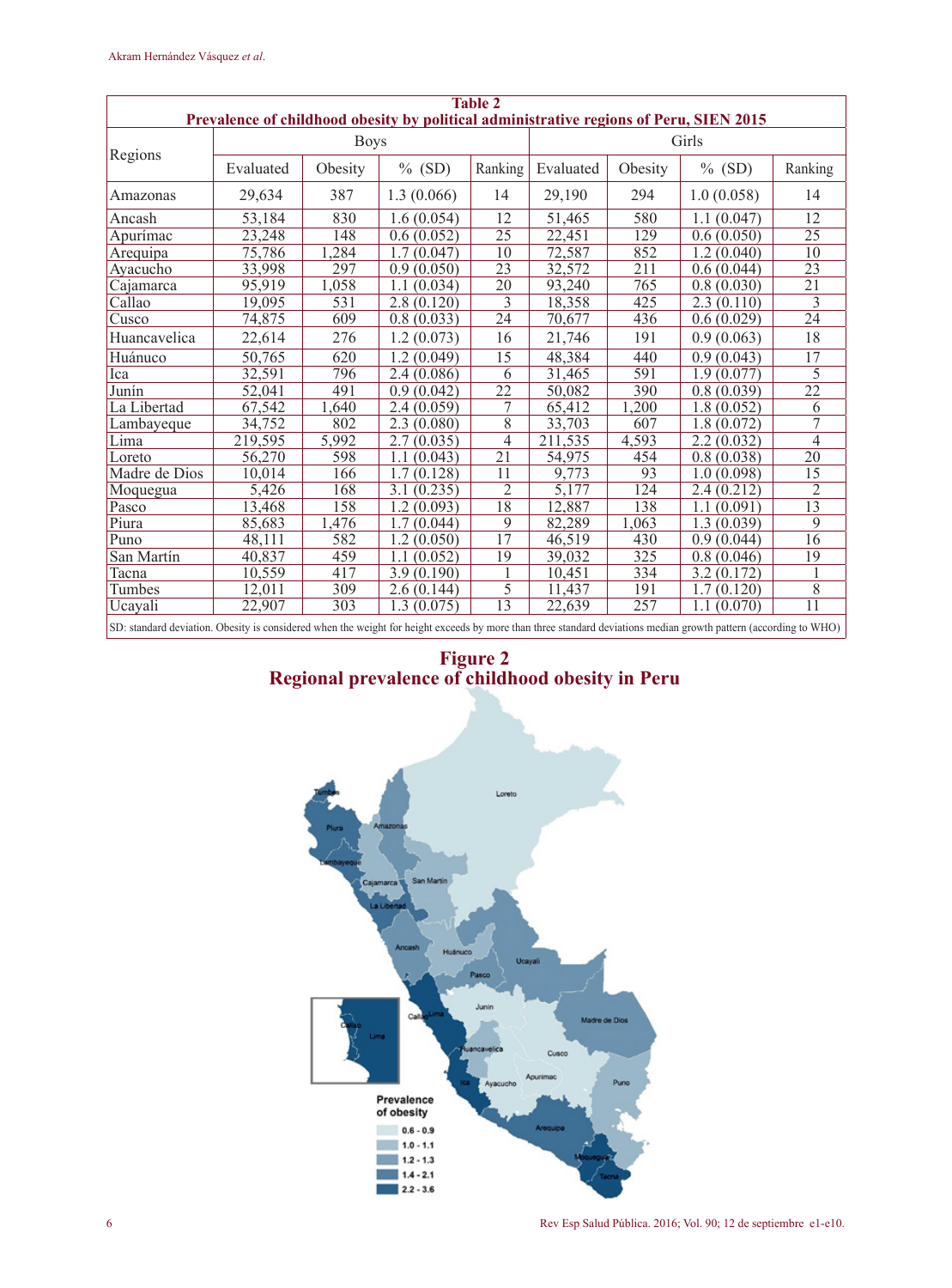

**Figure 3 Differences between regional prevalence of childhood obesity in Peru, boys – girls**

### **DISCUSSION**

Our study reports disparities in the distribution of childhood obesity by sex in Peruvian territory with respect to area of residence and natural regions. The presence of these differences must be taken into account prior to the planning of public health measures to address the problem of childhood obesity in Peru.

Regarding the differences according to sex, it was a predominance of males, according to what was reported in the international and regional literature $(2,17)$ , also it agrees with previous work in the country(20,21). Regional differences in relation to sex of children under five years could be due to different types of factors, both biological and social and / or environmental. It has been reported that genetic factors such as allelic variation of the FTO gene would relate to the development of childhood obesity and in adults, also the development of a differential pattern of obesity by  $sex^{(22,23)}$ . Other factors such as hormonal, ethnicity and social factors reported in studies performed in pubertal and prepubertal as well as environmental factors could explain this difference and become potential targets for intervention $(24)$ .

The presence of obesity in developing countries is predominantly urban, regarding the acquisition of new dietary patterns associated with economic growth and changes in lifestyles in cities $(1,25)$ . In Peru, according to the results of our study, there is a higher prevalence of childhood obesity distributed in urban areas, located mainly in the coastal region, the same ones that tend to have a higher rate of wealth, typical of these areas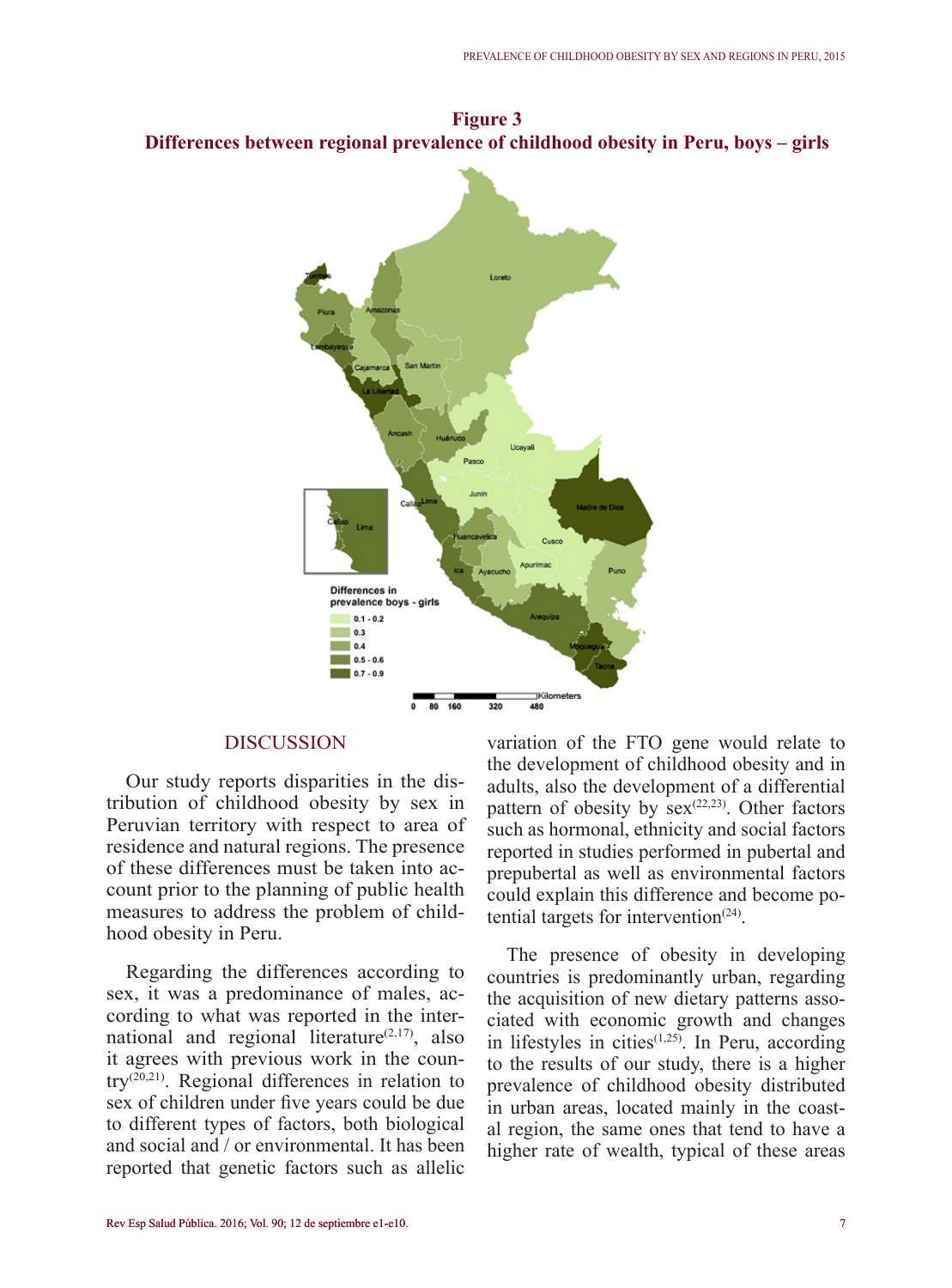of the country compared with the highlands and forests (higher quantity of rural areas and poverty rate), this distribution being in line with that reported in previous studies in the country<sup>(20,21)</sup>. A greater number of obese children were identified in rural areas of the jungle in relation to residents of urban areas for both sexes, a possible explanation for this phenomenon is the decline in the poverty gap between urban and rural areas of the forest due to the implementation of social programs to fight poverty and malnutrition, requiring further studies on the behavior of obesity in this area of the country. Overall, these findings contrasts with those present in developed countries, whose highest prevalence of childhood obesity are in rural areas $(26)$ . It is interesting that literature indicates that people with low socioeconomic levels in developed countries have higher rates of obesity, while in middle- and low-income countries the opposite phenomenon occurs $(1,25)$ .

Another factor that could explain the distribution of obesity in children under five reported is calorie intake relative to daily requirement, since in the country the results of a report by the NIH shows that in under three years 50% of these did not meet the daily energy requirement with a difference of 20 percentage points in rural areas compared to urban, which would determine lower prevalence of obesity in this group. On this point, the mentioned study does not report sex difference in achieving minimum energy consumption. In addition, in natural regions, more than 50% under the highlands and forests do not reach the required value as in the poor and extreme poor which reside in higher proportion in these regions $(27)$ , explaining the results found in our study and requiring further studies evaluating Peru as a country with double burden of nutritional disease, for both overeating and a sedentary lifestyle and nutritional and caloric deficit<sup> $(2,4)$ </sup>.

It is important to highlight the role of obesogenic environments in the development of obesity, including lifestyles with low levels of physical activity which also favor the acquisition of overweight and obesity along with a high caloric intake, favor the perpetuation of the problem through generations<sup> $(28)$ </sup>. These environments also act as a differentiating factor regarding gender in the pattern of obesity, according to the cultural and social traditions of communities with respect to food and / or certain physical activity by gender $(29)$  and may explain the disparity reported by sex and area residence found in this study. On this point, the spatial representation of the factors involved in the formation or not of an obesogenic environment would be a useful measure for the development of future interventions related clearances and land use at local and district level among others, to facilitate the development of physical activity and promote access to varied and healthy foods $(30)$ .

This study has limitations proper to the methodology used. Being a study based on secondary data, it is likely the omission or error in the entry of some data by the nursing staff performing the anthropometric measurement; however, registration by the NEIS has a system of quality control validation data in the event of feeds back to the HPFs comments for verification and / or correction, this system also allows control of the duplications reference to the number of ID card of the child to record only the last nutritional assessment conducted within the corresponding reporting period<sup>(31)</sup>. Another important limitation is the use of aggregate data limiting conducting more detailed analyzes according to the characteristics of interest. It could be the characterization of an urban or rural district (rural if the urban population is less than  $50\%$ ); however, and although it could be questionable and differ from the definitions of other countries is regulated and used by decree in Peru. This limitation in the definition of a district could mean that those with a near cutoff urban population can be characterized in one category or another and that may influence our results, however, it is difficult to determine the magnitude of this effect by socio-demographic phenomena of internal migration,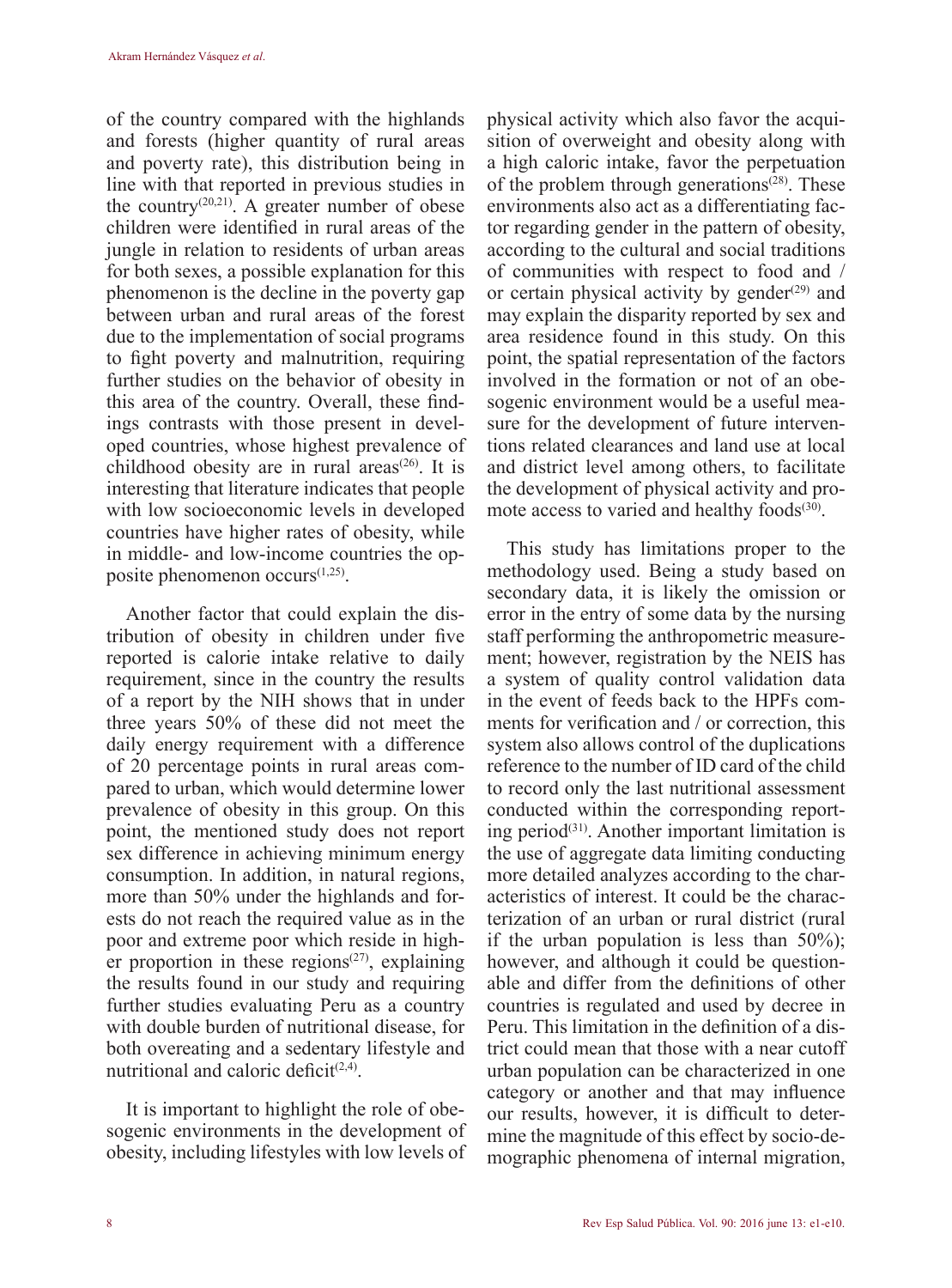the geographical diversity of Peru and the years since the last national census, which highlights the need for statistics and sources of timely and accurate information. The data analyzed in this study, in addition to covering 81.7% of the total population of children under five years estimated for the country in 2015, have regional representation mainly in regions where the supply of health services is a predominantly public, being useful in the future to have data available in smaller units of analysis, for example within each district, with the goal of knowing closely the pattern of obesity in relation to the factors that influence its presentation as urban residence or rural and gender differentials, in order to locate groups most in need of intervention and develop policies to prevent childhood obesity, with efficient use of resources that are often limited to a very vulnerable population.

We conclude that with respect to the pattern of obesity in children under five years in Peru, statistically significant differences in relation to sex and place of residence were found, presenting higher prevalence in boys younger than five years, residents of urban areas and in the regions of Tacna, Moquegua and Callao. There are factors that influence the disparity of childhood obesity by sex within regions, and further studies are needed for the identification and knowledge of how they are distributed in order to clarify the picture of the problem and establish programs being necessary aimed at reducing the prevalence of childhood obesity acting at home and community level and intervening in preventing development of obesogenic environments, facilitating access to free space, healthy food and encouraging the development of physical activity in children.

## BIBLIOGRAFÍA

1. Popkin BM, Adair LS, Ng SW. Now and Then: The Global Nutrition Transition: The Pandemic of Obesity in Developing Countries. Nutr Rev. 2012;70(1):3-21.

2. Popkin BM. The nutrition transition and obesity in the developing world. J Nutr. 2001;131(3):871s-3s.

3. Ministerio de Salud del Perú (MINSA). Un gordo problema: Sobrepeso y obesidad en el Perú. Lima, Perú: Ministerio de Salud; 2012 [Citado el 3 de mayo de 2016] Avalaible [at: http://www1.paho.org/nutricionydesarrollo/wp-content/](http://www1.paho.org/nutricionydesarrollo/wp-content/uploads/2012/05/Gordo-problema.-Sobrepeso-y-Obesidad-Peru.pdf) uploads/2012/05/Gordo-problema.-Sobrepeso-y-Obesidad-Peru.pdf.

4. Loret de Mola C, Quispe R, Valle GA, Poterico JA. Nutritional Transition in Children under Five Years and Women of Reproductive Age: A 15-Years Trend Analysis in Peru. PLoS ONE 9(7): e103356.

5. de Onis M, Blössner M, Borghi E. Global prevalence and trends of overweight and obesity among preschool children. Am J Clin Nutr. 2010;92(5):1257-64.

6. World Health Organization. Why does childhood overweight and obesity matter?. Geneva, Switzerland: WHO; [2016 \[Citado el 29 de abril de 2016\]. Avalaible at:http://](http://www.who.int/dietphysicalactivity/childhood_consequences/en/) www.who.int/dietphysicalactivity/childhood\_consequences/en/

7. Maffeis C, Tato L. Long-term effects of childhood obesity on morbidity and mortality. Horm Res. 2001;55 Suppl 1:42-5.

8. Sahoo K, Sahoo B, Choudhury AK, Sofi NY, Kumar R, Bhadoria AS. Childhood obesity: causes and consequences. J Family Med Prim Care. 2015;4(2):187-92.

9. Guo SS, Wu W, Chumlea WC, Roche AF. Predicting overweight and obesity in adulthood from body mass index values in childhood and adolescence. Am J Clin Nutr. 2002;76(3):653-8.

10. Serdula MK, Ivery D, Coates RJ, Freedman DS, Williamson DF, Byers T. Do obese children become obese adults? A review of the literature. PrevMed. 1993;22(2):167-77.

11. Simmonds M, Burch J, Llewellyn A, Griffiths C, Yang H, Owen C, et al. The use of measures of obesity in childhood for predicting obesity and the development of obesity-related diseases in adulthood: a systematic review and meta-analysis. Health Technol Assess. 2015;19(43):1-336.

12. Rolland-Cachera MF, Deheeger M, Maillot M, Bellisle F. Early adiposity rebound: causes and consequences for obesity in children and adults. Int J Obes. 2006; 30(Suppl. 4): S11–S17.

13. Pulgarón ER. Childhood Obesity: A Review of Increased Risk for Physical and Psychological Co-morbidities. Clin Ther. 2013;35(1):A18-A32.

14. Wang Y. Disparities in Pediatric Obesity in the United States. Adv Nutr. 2011;2(1):23-31.

15. Bethell C, Simpson L, Stumbo S, Carle AC, Gombojav N. National, state, and local disparities in childhood obesity. Health Aff (Millwood). 2010;29(3):347-56.